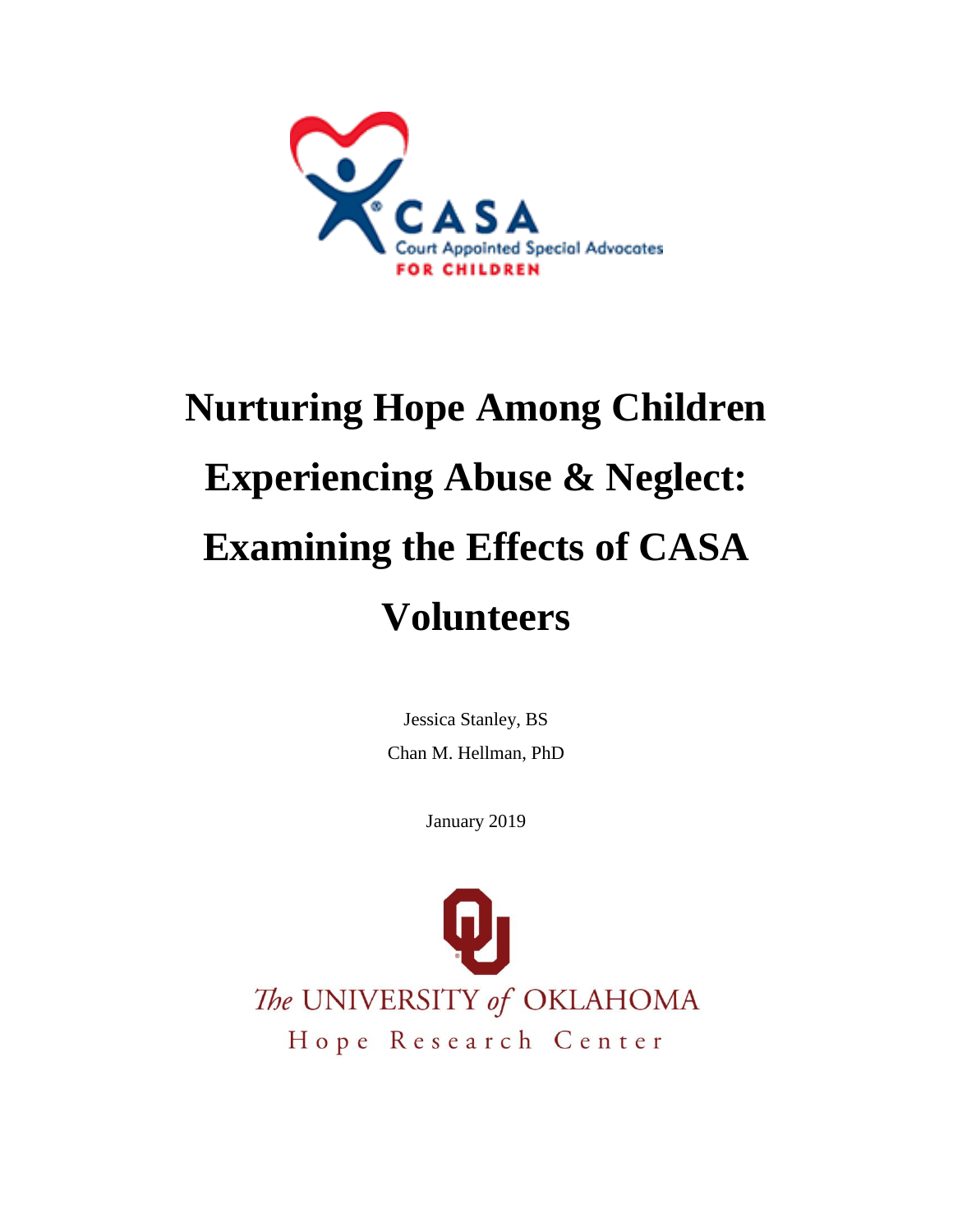## **Executive Summary**

Oklahoma CASA provides voice to children exposed to abuse and/or neglect as they encounter Oklahoma's court system. Trained volunteers provide support to best ensure that the child's voice is not lost and advocates for the child's best interest within the judicial system. In 2018, the program provided services to 3,840 Oklahoma children. In partnership with the Hope Research Center, the impact of CASA volunteers on fostering hope in Oklahoma's children experiencing maltreatment was examined.

For CASA, Hope is nurturing the child's belief that tomorrow will be better and they have the power to make it so. A child's hope has been linked to numerous positive outcomes such as academic success, overall wellbeing, increases in self-control, positive social relationships, and optimism. Trauma-informed services understand the role past adversities contribute to distress and poor outcomes for abused children. However, incorporating a focus on hope moves trauma informed practice toward a future orientation of healing.

The Purpose of the following program evaluation report is to explore the association between CASA services and hope among abused children in Oklahoma. A total of 280 children representing 21 CASA agencies in Oklahoma responded to a self-report survey.

## Key Findings:

Results of this program evaluation provide preliminary research based evidence on the CASA Volunteers capacity to nurture hope among children experiencing abuse and neglect.

More specifically, examination of the correlational analysis found:

- The belief their CASA Volunteer cares about them is associated with higher hope.
- Having a CASA Volunteer they can talk to is related with higher hope.
- Having a CASA Volunteer who listens and understands them is associated with higher hope.

Age group differences:

- Older children (12 to 17 years) report significantly higher in hope than younger children (7 to 11 years).
	- o These older children report significantly higher in their ability to identify strategies (pathways) toward their goal.
- Older CASA children (12 to 17 years) report slightly higher (albeit not significant) than younger children (7 to 11 years) in their perception of the impact of CASA.
- When assessing legal system support, younger CASA children scored significantly lower in their ability to talk to their lawyer in comparison to older CASA children.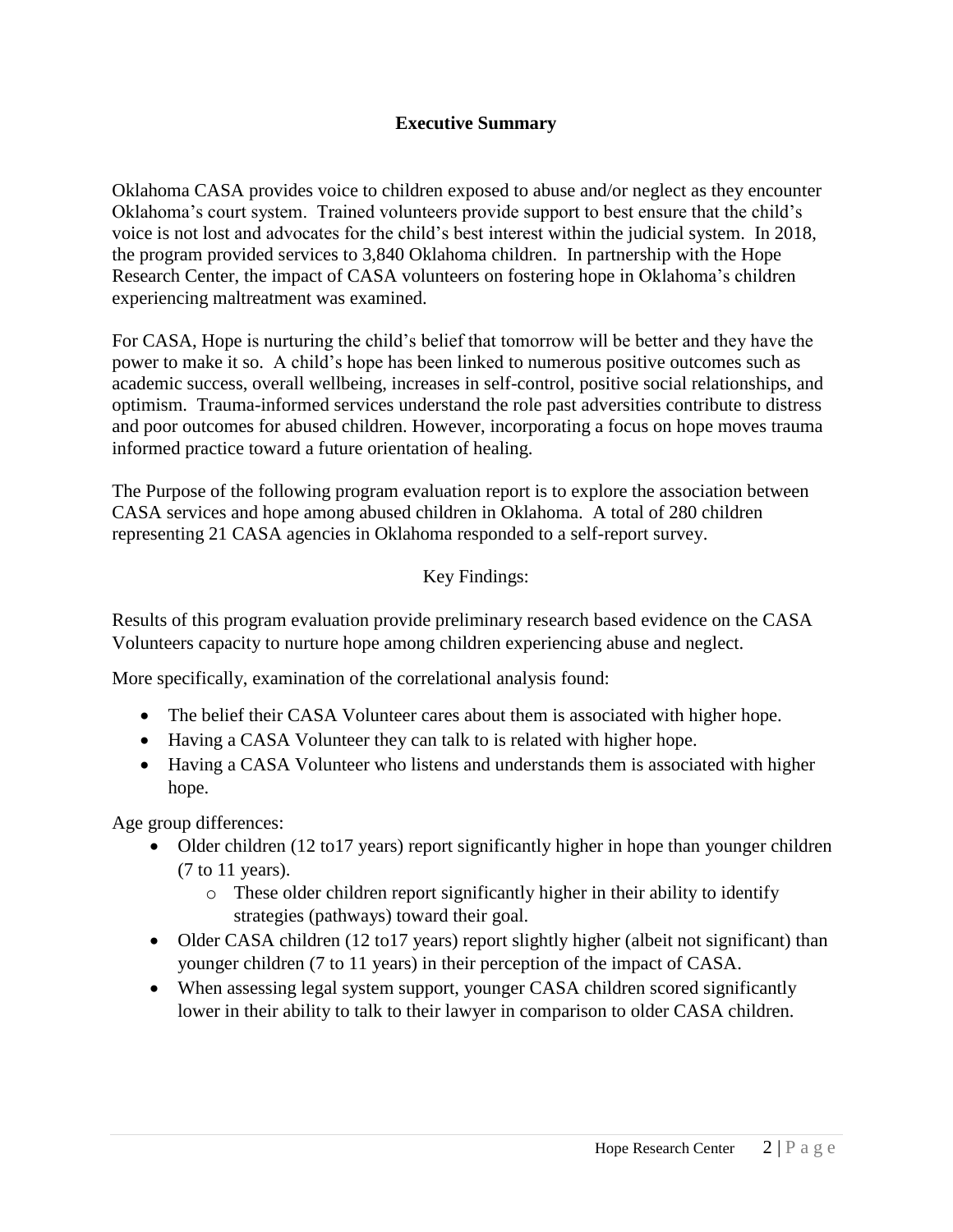#### **Introduction**

According to Child Trends (2018), there were approximately 672,000 children identified as maltreated in the United States. The rate reflects 9.1 per 1,000 children. The state of Oklahoma confirmed 35,556 of the 79,310 reports made to the Department of Human Services met the legal definition of child abuse and neglect (OKDHS, 2017). With the development of the Adverse Childhood Experience (ACE) study, several physical and psychological risk factors have been correlated to events in early childhood and adolescence. For example, children exposed to abuse reflect a 25% more likelihood of experiencing teenage pregnancy (U.S. Department of Health and Human Services, 2013). In examination of later-life effects, 80% of 21-year-olds that reported childhood abuse qualified for at least one psychological disorder (Silverman, Reinherz, & Giaconia, 1996). In addition to individual risk factors, the financial costs of childhood abuse and neglect cannot be ignored and indicate a public health crisis. The financial repercussions of child abuse and neglect are approximated to be \$124 billion each year (Violence Prevention, 2014).

# **Historical Overview of Court Appointed Special Advocate (CASA)**

The CASA program was first implemented in Seattle, Washington in 1977. The purpose of the program is to provide children who are survivors of abuse and/or neglect with a trained volunteer advocate (Leung, 1996). The various roles of the volunteer are specified by the following tasks: (a) support and advocate for the child; (b) review case materials; (c) conduct an objective review of the child's current situation; (c) interview individuals involved in the case (e.g., lawyer, doctor, child welfare worker); (d) provide information anchored in fact; (e) supply recommendation to the court; and (f) serve as a mediator between the child and individuals involved in the case.

To further describe the volunteer's role in judicial proceedings, they serve as the eyes and ears of the court by providing information needed by the judge to make a decision grounded in the child's best interest. During hearings, advocates are given a platform to address personal thoughts, observations, and recommendations for the case (Weisz &Thai, 2003). According to Weisz and Thai (2003), cases with CASA involvement reflect fewer placement changes and less time spent in out-of-home care. Each volunteer is assigned to one case. This allows for more time, effort, and attention dedicated to each individual child (Weisz &Thai, 2003).

In succinct summary, the CASA volunteer acts as a voice for children who have been abused and/or neglected. They speak for those who have difficulty speaking.

## **Oklahoma CASA**

Currently, the state of Oklahoma has 21 active CASA programs that train volunteers to represent and support child survivors of abuse and/or neglect. The program serves children in 56 of Oklahoma's 77 counties as well as four tribal courts. All volunteers must complete an initial training lasting a minimum of 30 hours. The training prepares the volunteer to be a strong advocate and provides understanding to the various components of the legal system such as the dynamics of child abuse and juvenile law as well as the court structure. Upon successful completion of the foundation 30-hour training, volunteers are sworn into the system.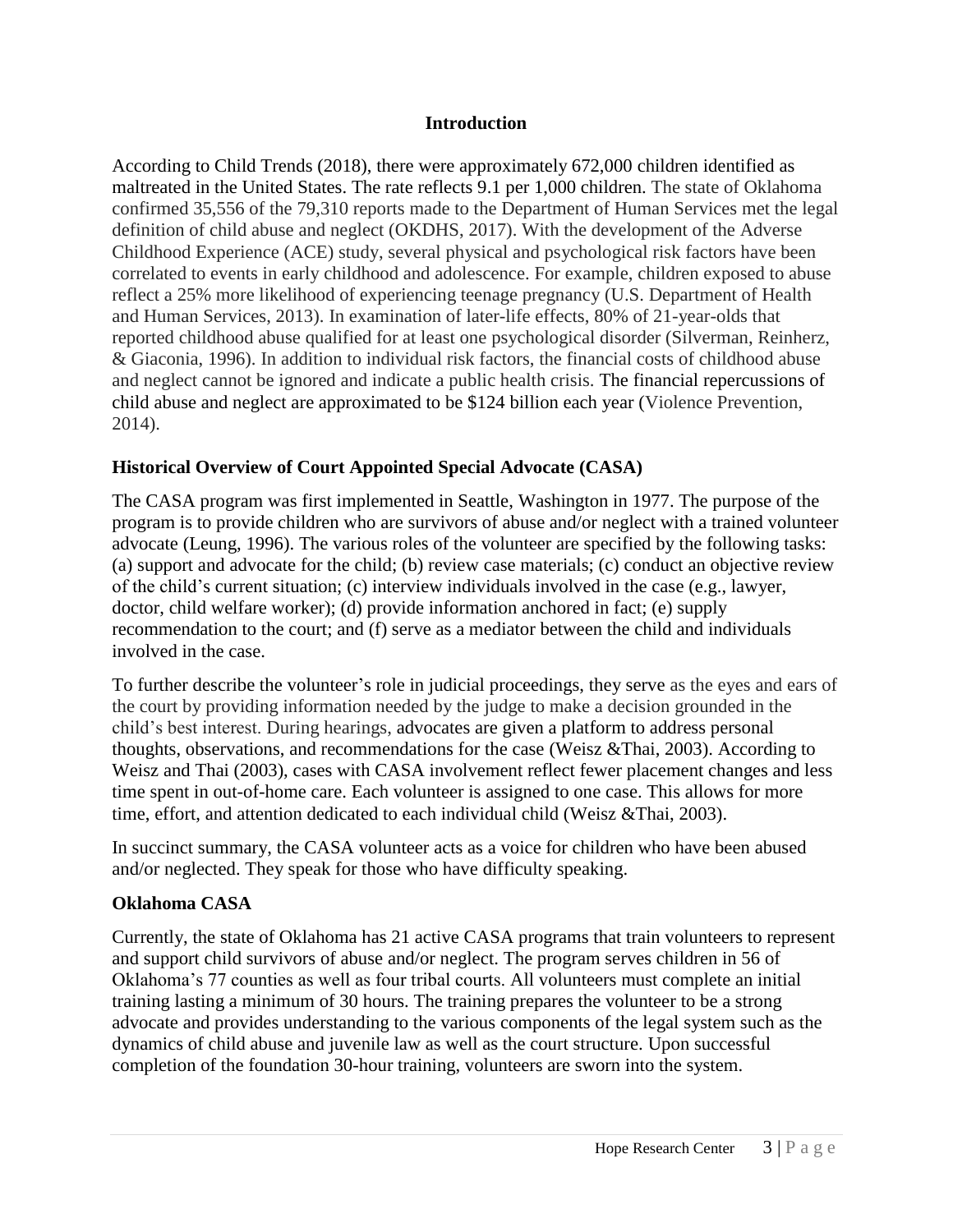The growth and sustainability of programs in Oklahoma is supported by Oklahoma CASA. Oklahoma CASA ensures adherence by local programs to National CASA standards, as well as the provision of training and ongoing support and technical assistance.

# **Purpose of Report**

The purpose of this report is to present findings from a 2018 program evaluation conducted for CASA. The data collection of the project was conducted by CASA administration and volunteers and analyzed by the University of Oklahoma's Hope Research Center. The program evaluation was guided by the desire to explore possible relationships between children's hope, perceived community agency support, and perceived CASA support. Additionally, we examined potential differences among these variables comparing children age 7 to 11 years and adolescents 12 to 18 years.

# **Guiding Theory: Hope Theory**

The essence of hope lies in the belief that we can achieve our goals by identifying the level of motivation (agency) and mental strategies (pathways) needed to succeed (Snyder, 2002). Pathway thought processes represent the mental strategies a person can develop toward their goals. Individuals with high hope can identify potential barriers they may experience and begin to prepare workable solutions as they pursue their goals. Agency thinking refers to the mental energy or willpower a person can direct and sustain toward goal pursuits. Individuals with high hope can self-regulate their attention toward the pathways especially in the presence of adversity and competing priorities.

The role of hope in an individual's capacity to flourish is well-established. Hopeful thinking is positively associated with perceived competence and self-worth (Kwon, 2000) as well as lower depression and anxiety (Ong, Edwards, & Bergeman, 2006). People with high hope are more optimistic about the future, have stronger problem-solving skills, and develop more life goals. Hopeful people are less likely to have behavior problems or experience psychological distress. These individuals also report better interpersonal relationships and higher achievement (Pedrotti, Edwards, & Lopez, 2008). Moreover, hope has been shown to serve as a buffering protective factor when facing stressful life events (cf. Valle, Huebner, & Suldo, 2006). Hope is also positively associated with emotional well-being (Ciarrochi, Parker, Kashdan, Heaven , & Barkus, 2015).

## **Method**

#### **Assessment Procedure**

The Hope Research Center worked in partnership with Oklahoma CASA by providing advice and consultation in the design of the children's questionnaire. The paper survey was distributed to advocates at each of the 21 CASA programs across the state. Surveys were then circulated to CASA children. Participation in the survey was voluntary and anonymous.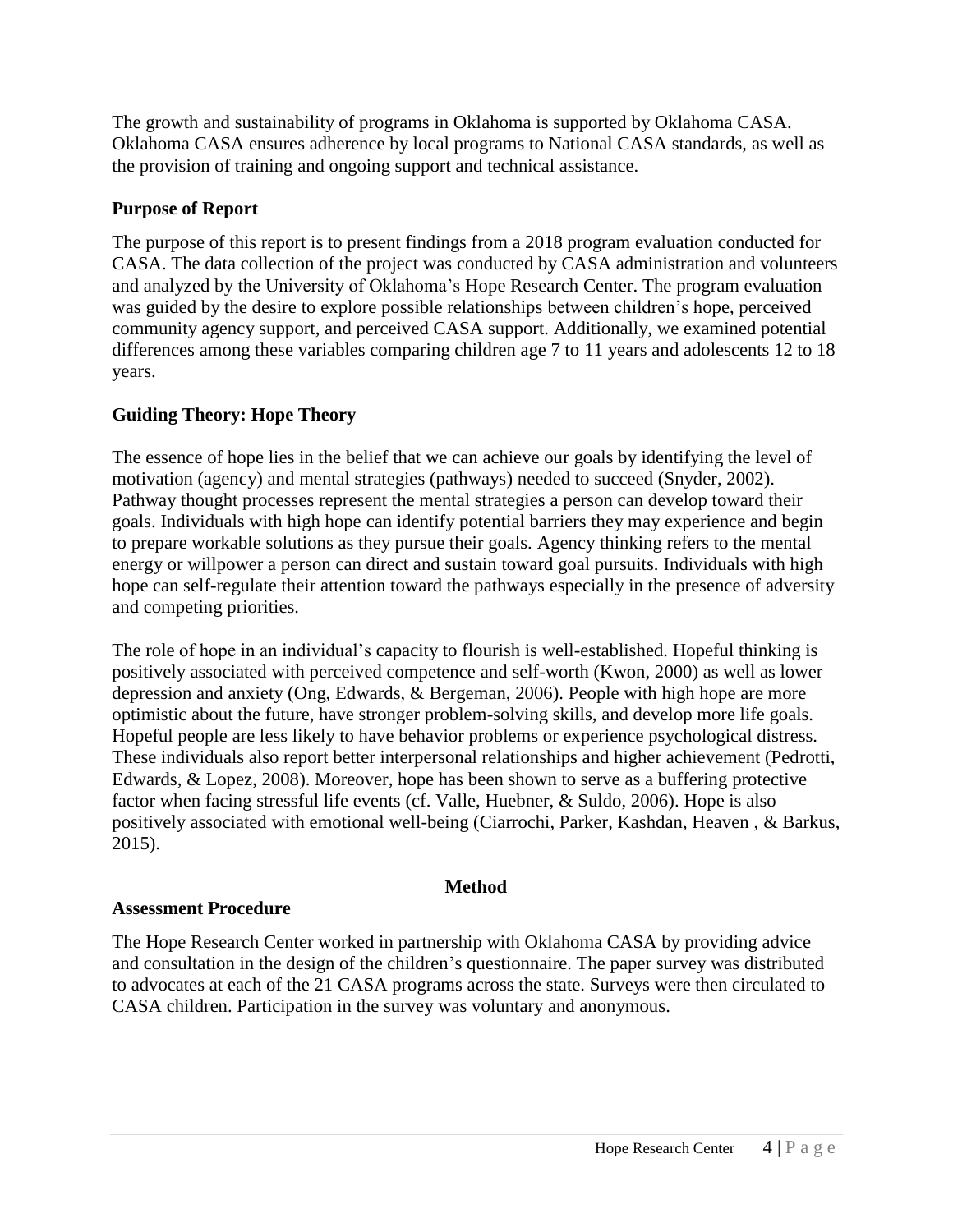#### **Variables of Interest**

**CASA Impact.** Impact was measured by asking children three questions pertaining to CASA. Children were asked if they believe CASA volunteers listen to them, understand them, and care about them. The responses were indicated by 1- "Never," 2- "Sometimes," and 3- "All of the time." Higher scores indicate a favorable perception of CASA among participants.

**Legal System Support.** Agency support is conceptualized by asking participants if they are able to "talk" to various service providers such as their CASA volunteer, representing attorney, DHS caseworker, and presiding judge. The responses were scored by 1- "Never," 2-"Sometimes," and 3- "All of the time," with higher scores representing favorable perception of agency support among participants.

**Hope.** Children's hope was measured by Snyder et al.'s (1997) self-report six-item scale comprised of two subscales with agency related statements such as "I think I am doing pretty well" and pathway statements such as "When I have a problem, I can come up with lots of ways to solve it." The six-point Likert response scores the answers from 1- "None of the time" to 6- "All of the time." Higher scores reflect higher hope in children.

# **Participating CASA Children**

Specific demographic characteristics of the CASA children were limited to age of participant. In total, 280 children involved with CASA provided their age in the anonymous survey. The average age of participants was  $11.05$  years (SD = 2.96) with ages ranging from a low of 7 years to a high of 17 years. As seen in the graph below, slightly more than half of the participating children were between the ages of 7 to 11 years.

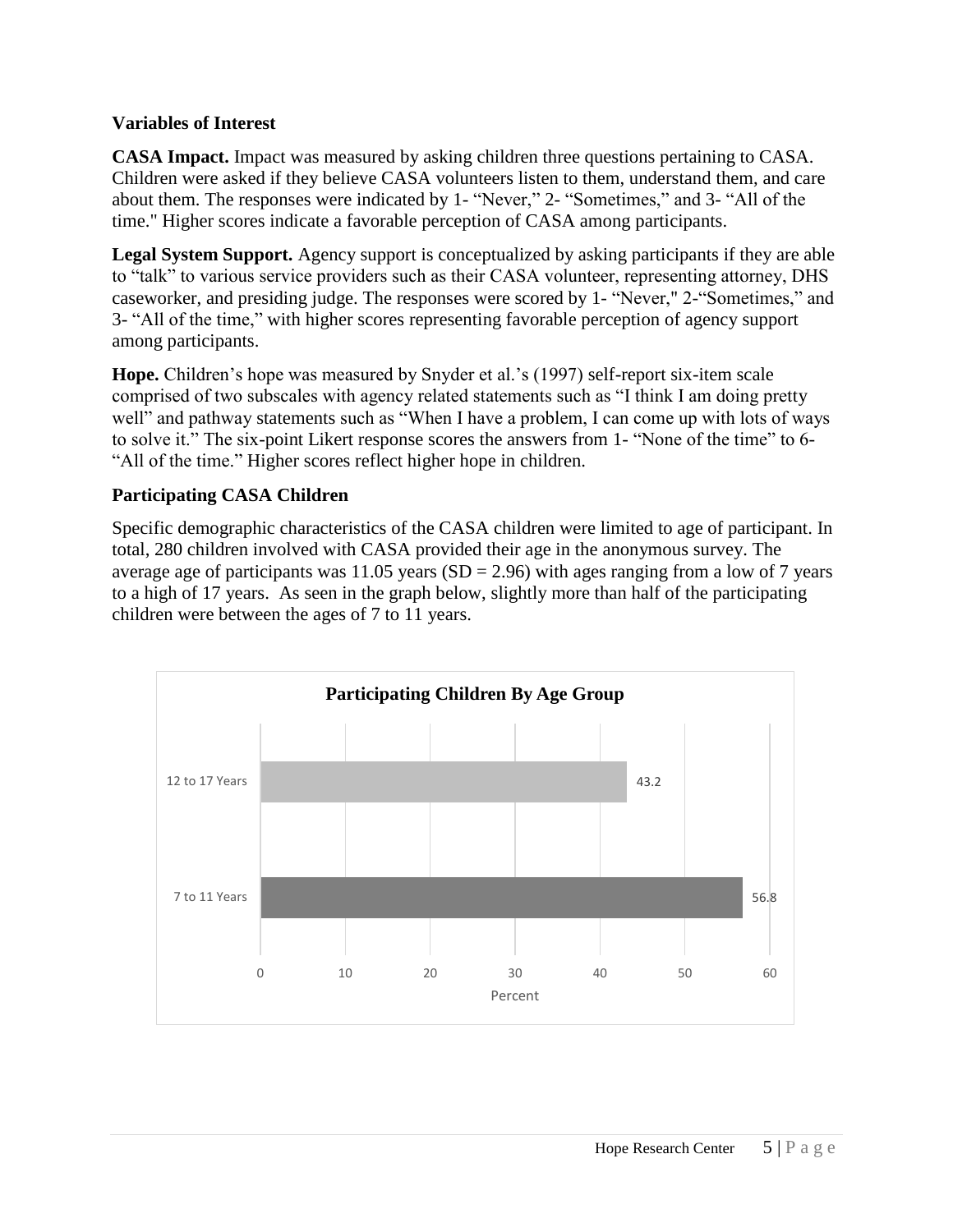#### **2018 Survey Results**



#### **CASA Volunteer Impact On Child**

**NOTE: 1 = Never; 2 = Sometimes; 3 = Always**

As seen in the graph above, child perceptions of the CASA volunteer were positive with average scores close to the Always response. Comparison between the age groups showed a somewhat similar pattern of perceptions. When the three items are combined into an overall impact of CASA metric, the older groups scores slightly higher ( $M = 8.53$ ; SD = 0.89) compared to the younger children ( $M = 8.47$ ; SD – 0.81). However, these difference are not statistically significant [t (274) = -0.55; p < .05].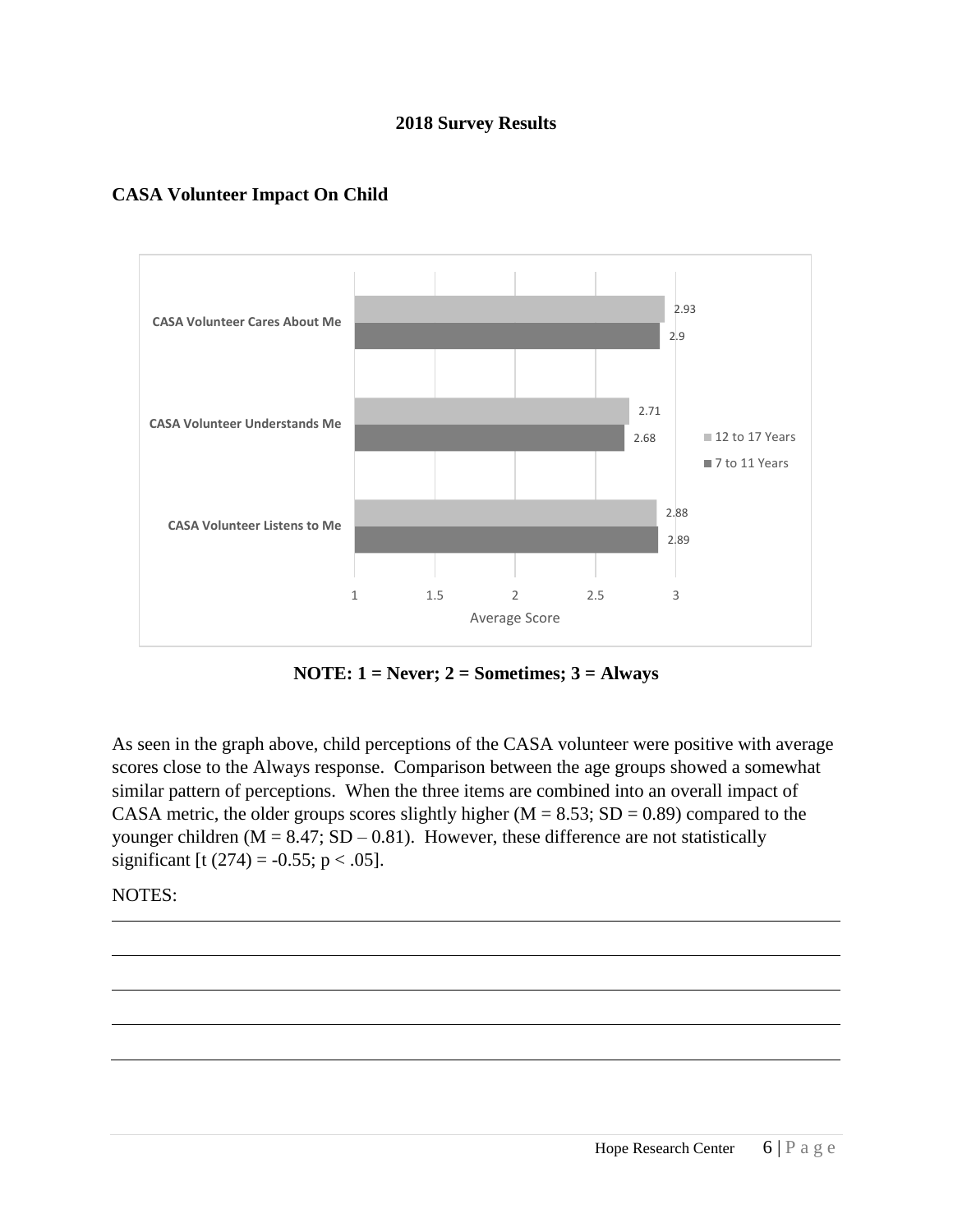#### **Legal System Support**



**NOTE: 1 = Never; 2 = Sometimes; 3 = Always**

When assessing the experience with the legal system, participating children were asked the extent they could "talk" to the judge, attorney, DHS caseworker, and their CASA volunteer. The results were similar for both age groups in that children had high ability to talk to both their DHS caseworker and the CASA Volunteer. These children also had lower scores on their ability to talk to the judge and attorney. Of particular note is that younger children score lower than older children in their ability to talk to the judge and attorney. Indeed, the lower scores for younger children on their ability to talk to their attorney were significantly lower than the older children [t  $(262)$  -2.54;  $p < .05$ ].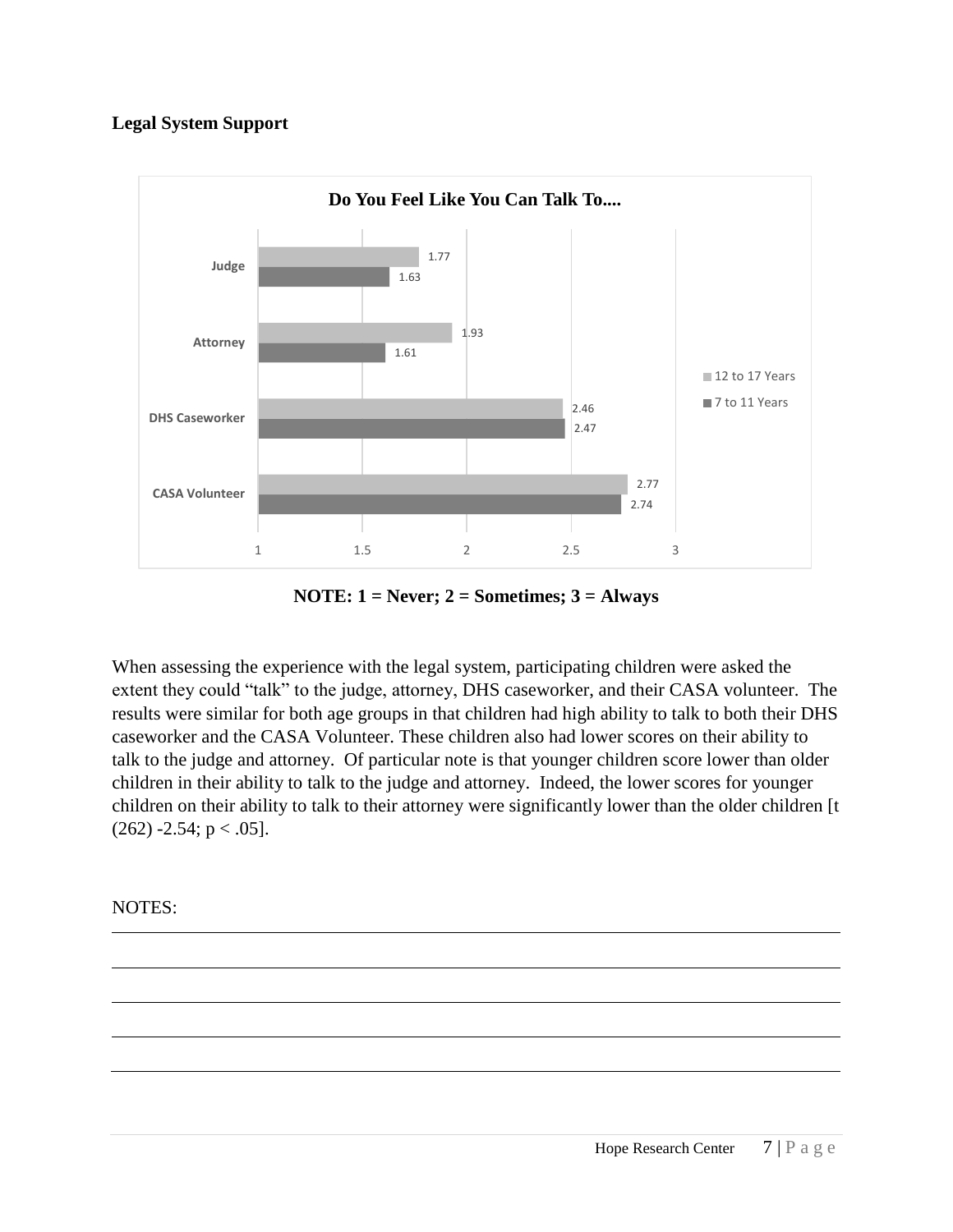# **Children's Hope Scores**



Hope reflects the child's ability to develop pathways and dedicate willpower toward desirable goals.

As seen above, the average hope score for the total number of participants was  $26.45$  (SD = 6.48). Scores on the Hope measure can range from a low of 6 to a high of 36. The average score (26.45) for those participating show a moderate level of hopefulness.

Using one-way ANOVA technique to examine differences between age groups, results showed that younger CASA children (7 to 11 years) scored significantly lower in total hope score in comparison to adolescents (12 to 17 years)  $[F(1, 273) = 3.87, p = .050]$ .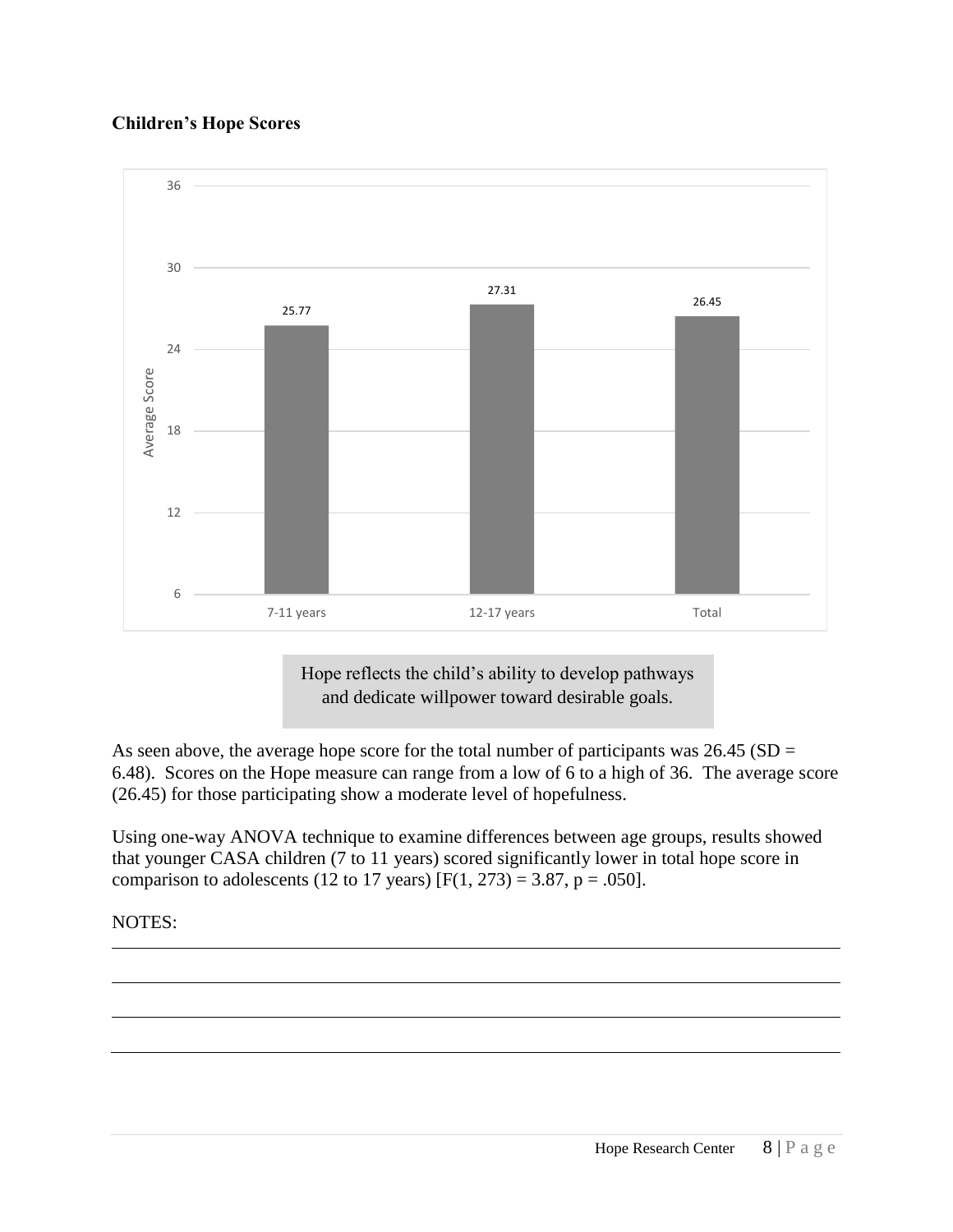

**Pathways:** Ability to identify strategies to achieve desired goals.

**Agency**: Ability to dedicate mental energy (willpower) toward the pathway pursuits.

To further examine differences in hope scores between age groups, we ran an ANOVA for each of the pathways and agency components of hope. These results showed the adolescent group of children scores significantly higher on pathways compared to the younger children  $[F(1, 274) =$ 4.75,  $p < .05$ ]. The results indicate that adolescents have better mental strategies towards their goals in comparison to the younger age group. While the older children also scored higher on the agency (willpower) component of hope, these differences were not statistically significant [F(1,  $273$ ) = 2.06, p > .5].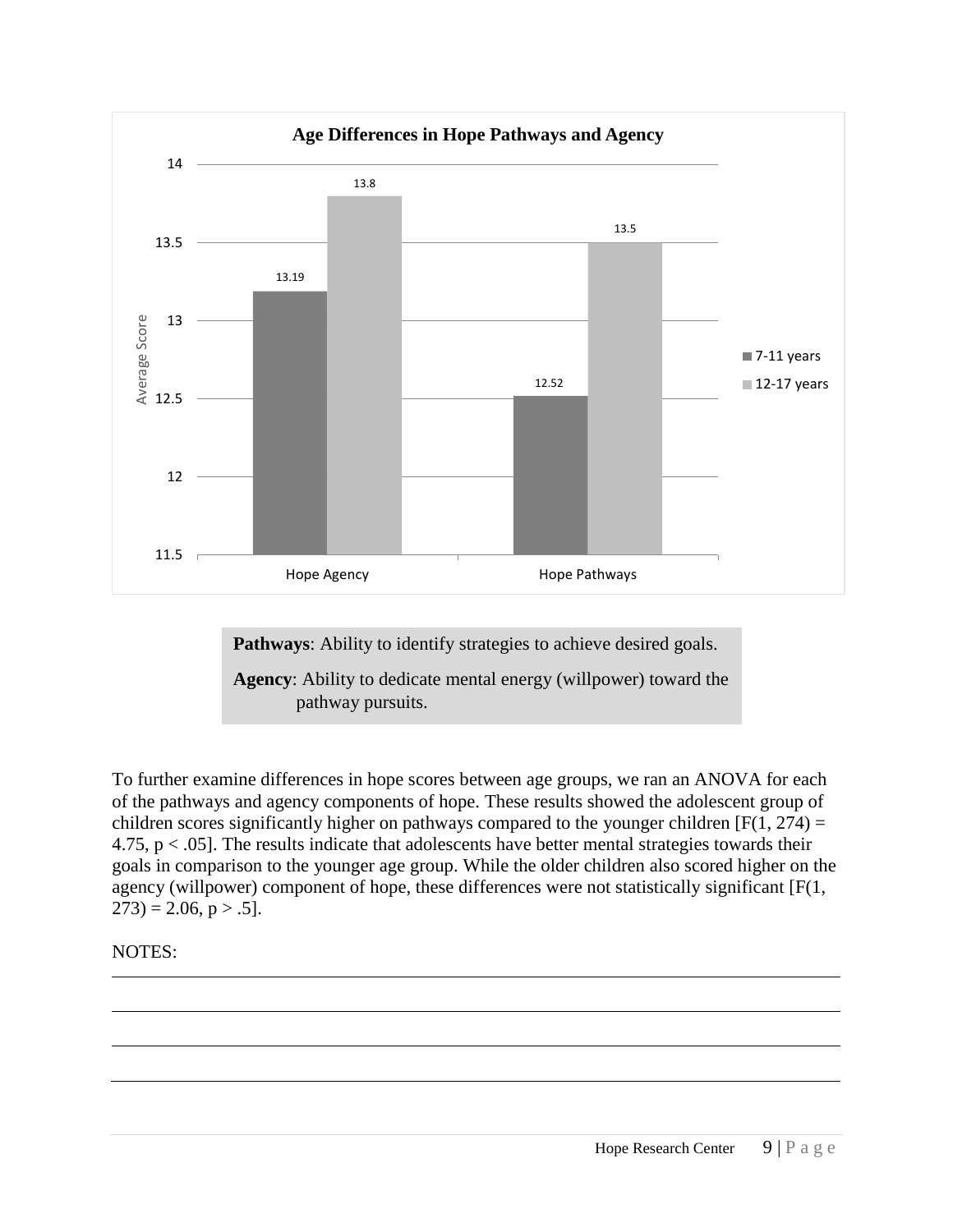#### **Correlations among the Measures**

A correlation represents the level of relationship between two variables. The interpretation is based upon the strength of the relationship as well as the direction. Strength of a correlation is based upon Cohen's (1992) effect size heuristic. More specifically, a correlation (+ or -) of .10 or higher is considered small; a correlation (+ or -) of .30 is considered moderate, and a correlation (+ or -) of .50 is considered strong. With regards to direction, a positive correlation indicates that higher scores on one variable are associated with higher scores on the other variable. A negative correlation indicates that higher scores on one variable are associated with lower scores on the other variable.

On the left side of Table 1 the column marked "item" identifies the order of the correlations. The first item "Hope" is also the next column labeled 1. The first correlation  $(r = .15*)$  under the first column represents the relationship between hope and the child's perception that the CASA Volunteer cares about them (variable 2). We interpret this correlation as follows: children who score higher in their belief their CASA Volunteer cares about them have an associated increase in hope. Notice the correlation  $(r = .15^*)$  has an asterisk indicating the finding was statistically significant ( $p < .05$ ) meaning that the observed relationship between these two variables was likely not due to chance.

| Item                                        |         | 2.      | 3.      | 4.      |  |
|---------------------------------------------|---------|---------|---------|---------|--|
| 1. Hope                                     | --      |         |         |         |  |
| 2. CASA Volunteer Cares About Me            | $.15*$  |         |         |         |  |
| 3. CASA Volunteer Listens To Me             | $27**$  | $.52**$ |         |         |  |
| 4. CASA Volunteer Understands Me            | $20**$  | $27**$  | $.38**$ |         |  |
| 5. Can Talk To CASA Volunteer               | $.30**$ | $43**$  | $52**$  | $.40**$ |  |
| <i>Note</i> : * $p < .05$ ; ** $p < 0.01$ . |         |         |         |         |  |

Table 1. *Correlations between the impact of the CASA volunteer and the child's hope score.*

*Interpreting the Correlation Matrix in Table 1.*

- The child's belief the CASA Volunteer cares about them is associated with higher hope.
- Having a CASA Volunteer the child can talk to is associated with higher hope.
- Believing the CASA Volunteer listens to the child is associated with higher hope.
- Having a CASAVolunteer that understands the child is associated with higher hope.

Results of these correlations provide research based evidence on the CASA Volunteers capacity to nurture hope among children experiencing abuse and neglect.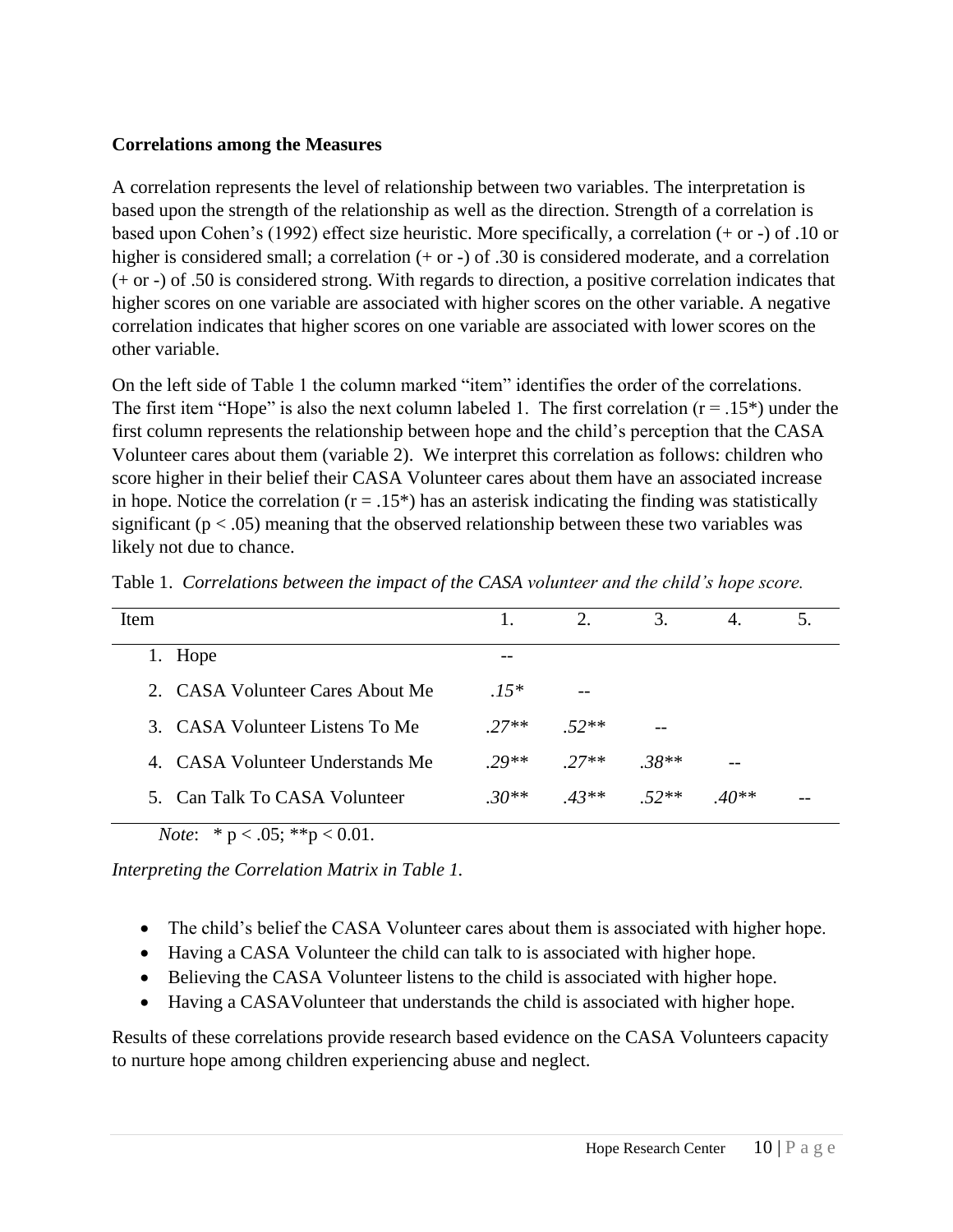#### References

- Berrick , J. D., & Durst, W. (2014). Teaching Note -- CASA volunteerism: Preparing MSW students for public child welfare practice. *Journal of Social Work Education, 50*, 176-183.
- Child Welfare Information Gateway. (2013). *Long-term consequences of child abuse and neglect.* U.S. Department of Health and Human Services. Washington, DC: Author. Retrieved from https://www.childwelfare.gov/pubPDFs/long\_term\_consequences.pdf
- Ciarrochi, J., Parker, P., Kashdan, T. B., Heaven, P. C. L., & Barkus, E. (2015). Hope and emotional well-being: A six-year study to distinguish antecedents, correlates, and consequences. *The Journal of Positive Psychology, 10*, 520-532.
- Cohen, J. (1992). A power primer. *Psychological Bulletin, 112,* 155-159.
- Kwon, P. (2000). Hope and dysphoria: The moderating role of defense mechanisms. *Journal of Personality, 68,* 199-223.
- Leung, P. (1996). Is the court appointed special advocate program effective? A longitudinal analysis of time involvement and case outcomes. *Child Welfare 75,* 269-284.
- Oklahoma Department of Human Services. (2018). *Child abuse and neglect statistics: State fiscal year 2017* (Report No. 517032). Oklahoma City, OK: Author. Retrieved from http://www.okdhs.org/OKDHS%20Report%20Library/S17032\_%20ChildAbuseandNeglectS tatisticsSFY2017July2016-June2017\_cwsopoa\_03262018.pdf
- Ong, A. D., Edwards, L. M., Bergeman, C. S. (2006). Hope as a source of resilience in later adulthood. *Personality and Individual Differences, 41*, 1263-1273.
- Pedrotti, J. T., Edwards, L., & Lopez, S. J. (2008). Promoting hope: Suggestions for school counselors. *Professional School Counseling, 12,* 100-107.
- Silverman, A. B., Reinherz, H. Z., & Giaconia, R. M. (1996). The long-term sequelae of child and adolescent abuse: A longitudinal community study, *Child Abuse & Neglect, 20*(8)*,* 709- 723. Retrieved from http://www.sciencedirect.com/science/article/pii/0145213496000592
- Snyder, C. R. (2002). Hope theory: Rainbows of the mind. *Psychological Inquiry, 13*, 249-275.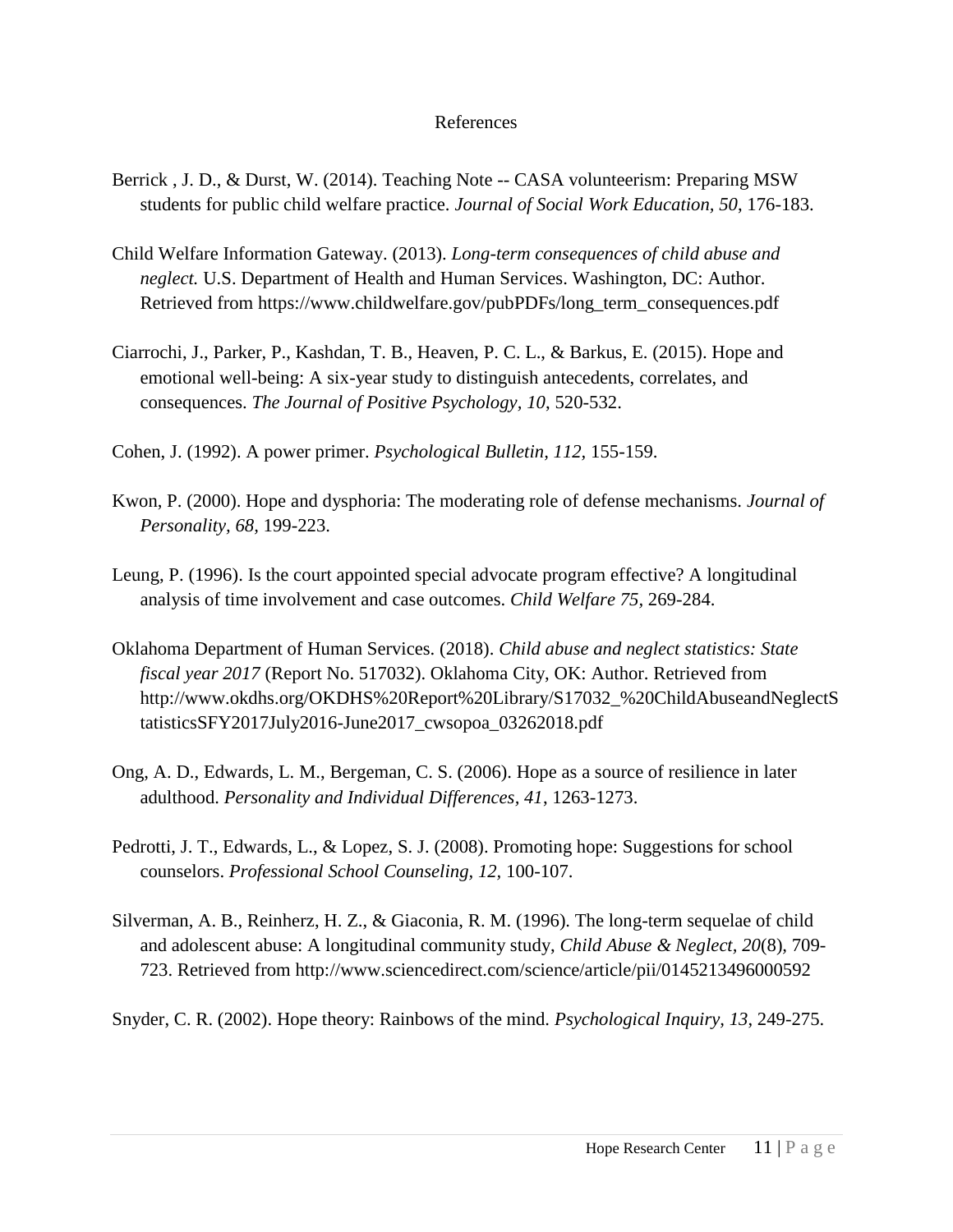- Snyder, C. R., Hoza, B., Pelham, W. E., Rapoff, M., Ware, L., Danovsky, M., Highberger, L., Rubinstein, H., & Stahl, K. J. (1997). The development and validation of the children's hope scale. *Journal of Pediatric Psychology*, *22*(3), 399-421.
- Valle, M. F., Huebner, E. S., & Suldo, S. M. (2004). Further validation of the Children's Hope Scale. *Journal of Psychoeducational Assessment, 22*, 320-337.
- Violence Prevention. (2014, January 14). Retrieved October 11, 2017, from https://www.cdc.gov/violenceprevention/childmaltreatment/EconomicCost.html
- Weisz, V., and Thai, N. (2003). The Court Appointed Special Advocate (CASA) program: Bringing information to child abuse and neglect cases. *Child Maltreatment, 8*, 204-210.